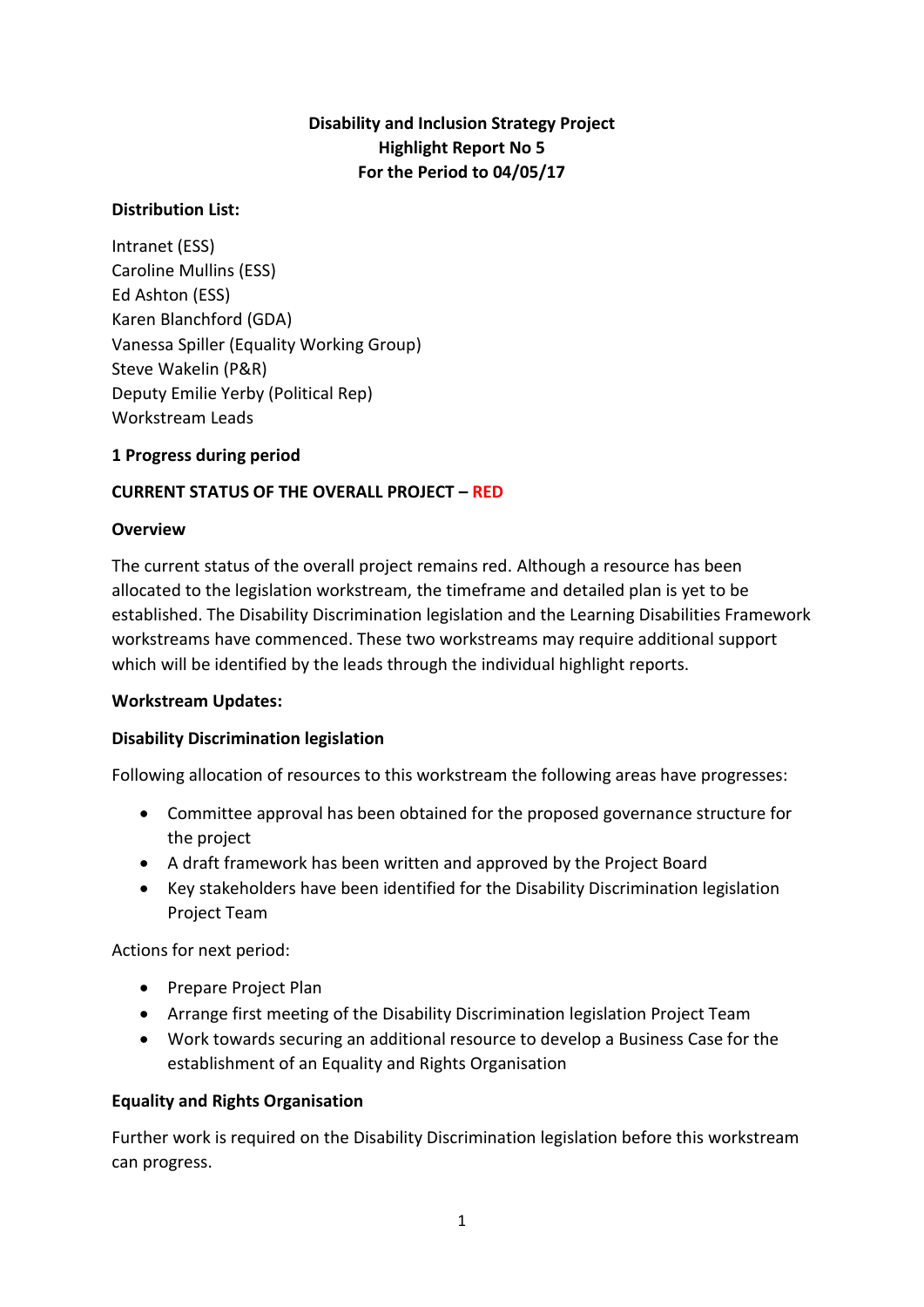## **Review of States' Obligations**

The Business Disability Forum (BDF) using all of the information gathered from desk top exercises, online surveys; and focus groups with disabled employees, line managers, Service Leads and GDA members are preparing draft reports. Each Committee will receive a report which will include sharing good practice and action points where developments can be made to enable the States to become a more 'disability smart' organisation.

Actions for next period:

BDF to write draft reports for each Committee

## **Information and Awareness Raising**

- Dementia Friendly Guernsey
	- o Currently developing a strategy for St Peter's
	- o Continuing to deal with enquiries from initial campaign
	- o Addressing training capacity following significant interest in dementia training
- Commenced discussions around Demand Responsive Transport in partnership with Third Sector
- Inclusion and Equality in Schools
	- $\circ$  Continue with developments from the inclusion and equality reviews
	- o Continue with developments with Mental Health and Wellbeing across schools and development of training for professionals
- Wheelchair Services
	- o Continued data collection to allow performance to be measured and information on service users
	- o Recruited to Administrative position, start date May 2017
	- o Service Users Group held
- Accessible Sport: no further action this period
- Information and Awareness Raising:
	- o Draft access guide for visitors to Guernsey written
	- o work has begun to improve access to information at the Guernsey Information Centre
	- o Initial scoping exercise around documentation produced for customers at Income Tax Service.
	- o A number of charity group members met with the Arts Commission to understand more about making art accessible to a wider audience. Initially looking at the dining area at the Princess Elizabeth Hospital
	- o Marketing plan written to increase traffic to [www.signpost.gg](http://www.signpost.gg/)
	- o Additional sections added to [www.signpost.gg](http://www.signpost.gg/) for example 'balancing work and caring roles'
	- o Working with Health Information Guernsey (HIG) to increase traffic to HIG through targeted signposting about specific information the service can provide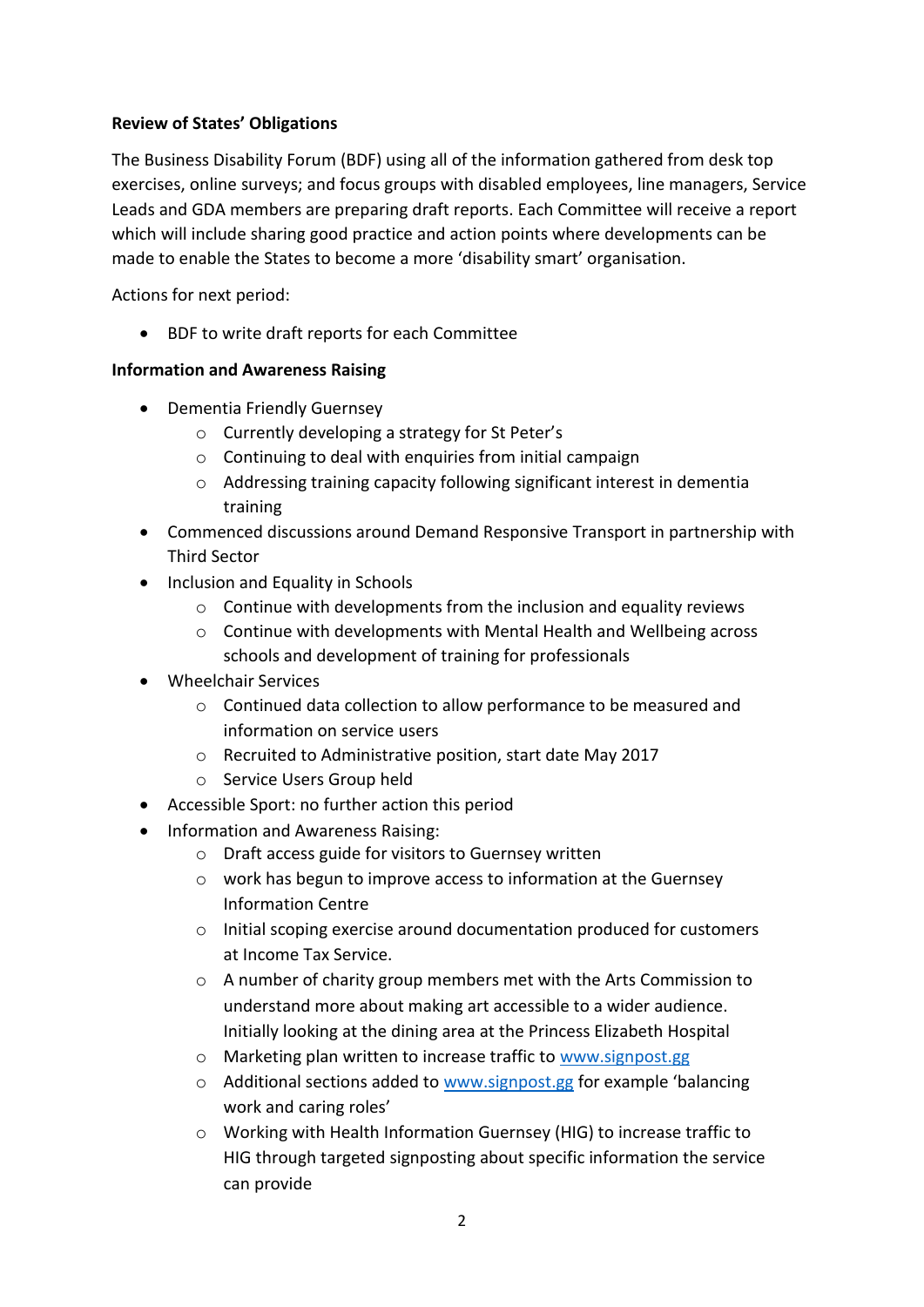- o DisabledGo has completed all of the access guides to a variety of venues in Guernsey and Alderney
- o Marketing written to raise awareness of DisabledGo Guernsey website
- o Partnership working with Carers Guernsey and The HUB with the aim of raising awareness about young carers and increasing referrals to support and activities with at The HUB

Actions for next period:

- Dementia Friendly Guernsey:
	- o Continue to promoting awareness courses
	- o Increase capacity in delivery of courses
	- o Develop quick wins suggested by islanders working with the GDA
	- o Media campaign around Dementia Awareness Week, 14-20 May 2017 and local initiatives in St Peter's
- Scope pilot scheme for Demand Responsive Transport pilot with GDA
- Inclusion and Equality in Schools: continue to develop, complete and embed work areas identified above
- Wheelchair Services:
	- o Progress Service Level Agreement
	- o Further discussion on service delivery model
	- $\circ$  Confirm new training date for staff
	- o Induction of admin support
- Accessible Sport:
	- o Agree Job description
	- o Write outline Business Case
- Information and Awareness Raising:
	- o Marketing of Signpost.gg and DisabledGo Access Guides
	- $\circ$  Meeting with charity groups to update on the Strategy and identify any gaps within Signpost.gg

## **Information and awareness raising for businesses in Guernsey: Guernsey Employment Trust**

- Good Practice Guide
	- o Final copy and design of the Good Practice Guide agreed and 1,000 copies of the Guide have been produced
	- o Good Practice Guide published on GET website: [www.get.org.gg/goodpracticeguide](http://www.get.org.gg/goodpracticeguide)
	- o Final copy and design approved for the Charter Guidance for Employers agreed
- Employers' Disability Charter
	- o Employer's certificate designed
	- o 500 copies of the Charter for Employers produced
	- o Charter on the GET website: [www.get.org.gg/employercharter](http://www.get.org.gg/employercharter)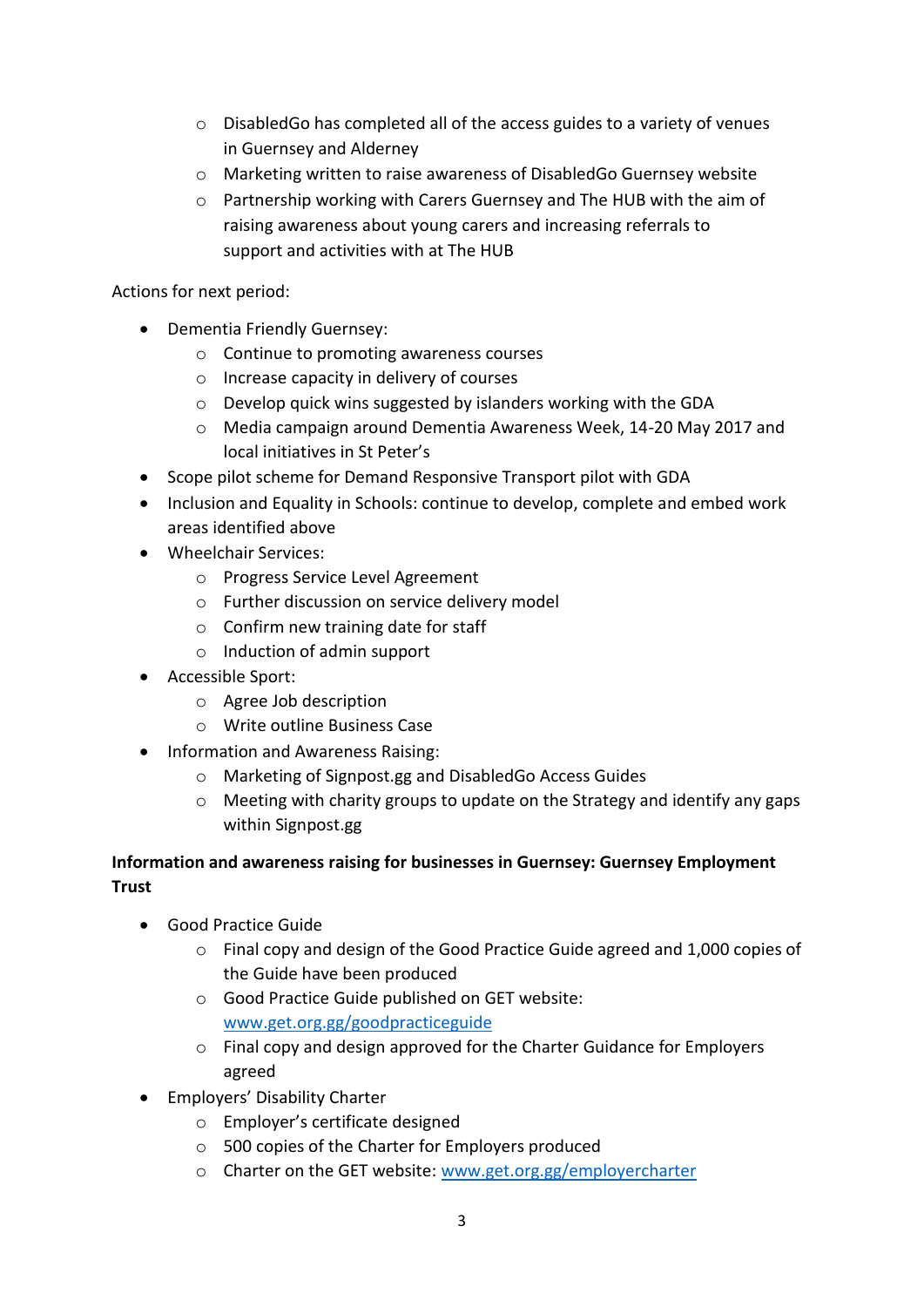- Presentation and training Package for Employers
	- o Delivered morning and afternoon presentations at the ESS event for employers
	- o Delivered session to CIPD event attended by 23 Employers
	- o Training events organised for 2017 and available on Event Bright
- General
	- o Appointed new Employer Disability Advisor (June 2017)

### **Actions for next period**

- Promote Good Practice Guide
- Promote Employers' Charter
- Sign up employers to the Charter

### **Capacity Legislation**

There has been no progress with this workstream since the last update. The Law Commission UK have still to publish their report which will impact on this work and how legislation within the Bailiwick is enacted.

Actions for next period

To secure the necessary funding to support progress in this workstream

### **Safeguarding Vulnerable Adults**

A detailed action plan has been developed and tasks assigned against key timescales. Interviews to take place for the permanent Adult Safeguarding Lead in April 2017.

Actions for next period:

• Progressing tasks within the action plan

#### **Framework for people with Dementia**

 Dementia Framework presented to the Disability and inclusion Strategy Project Board 4 May with plan for implementation

Actions for next period

Workstream Closure Report to be written and submitted to the Project Board

## **Framework for people with Autism**

This workstream is now in the implementation phase

## **Framework for people with Communication Difficulties**

No progress has been made this period due to lack of resources

## **Framework for people with Learning Difficulties**

Mapping exercise undertaken to identify current service provision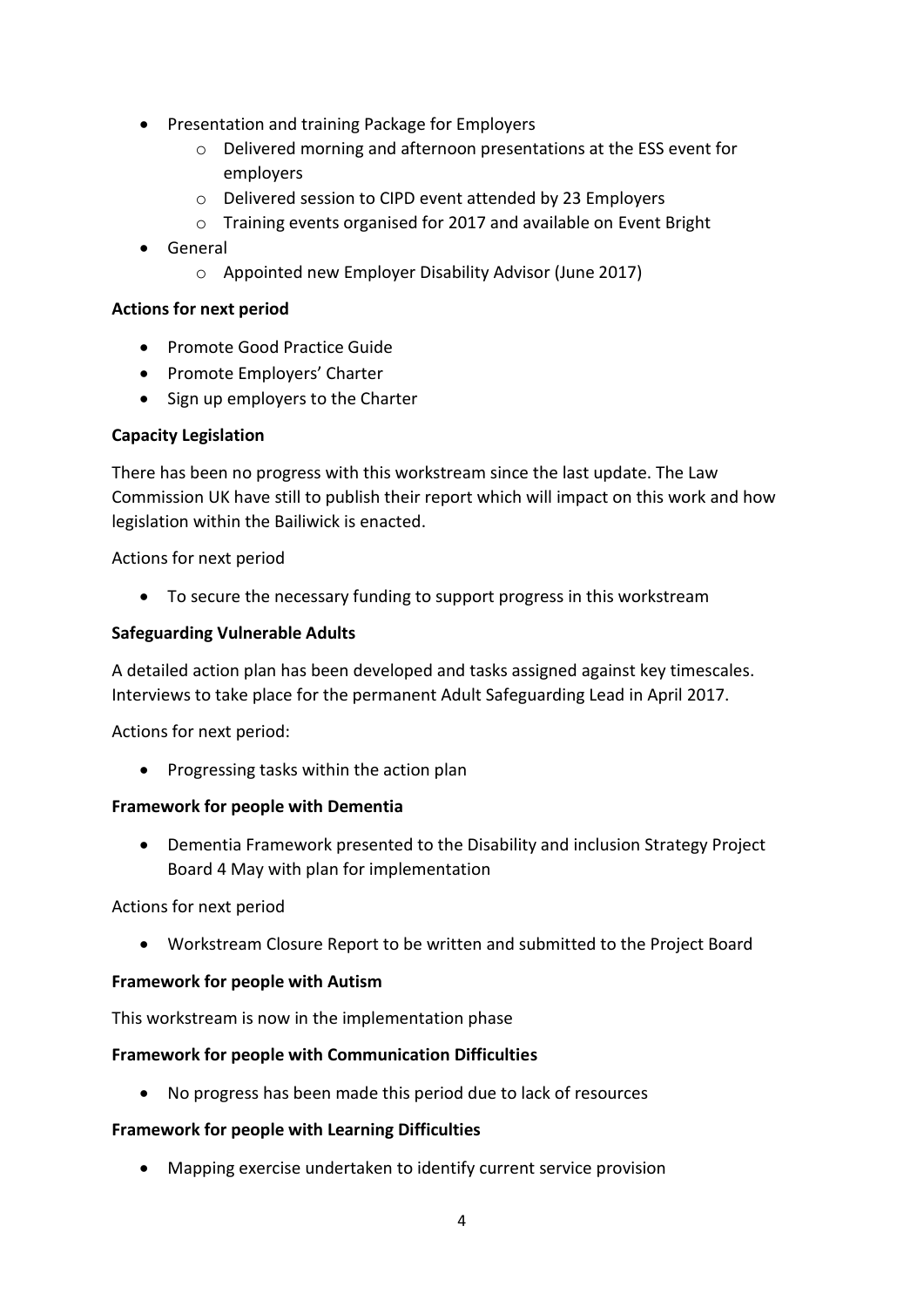- Continued research on current frameworks and related documents
- Expert identified to facilitate stakeholder engagement
- First Steering Group arranged for 30 May 2017

### Actions for next period

- Confirm funding for expert resource
- Confirm focus on Learning Disabilities to be agreed by the Project Board

### **Supported and Mainstream Employment**

- Joint working with Guernsey Employment Trust and ESS continues
- The chart detailing Supported and Mainstream Employment provision across the island has been shared with stakeholders and is near completion

Actions for next period:

 To finalise the chart detailing Supported and Mainstream Employment provision across the island

### **News Costs**

No new expenditure during this period

### **Resources**

Joint working across the States of Guernsey is enabling progress on the Learning Difficulties Framework and the Disability Discrimination legislation.

#### **Project Governance**

No change from last report.

#### **2 Plans for the next period**

| <b>Activity</b>                                                                 | Owner         |
|---------------------------------------------------------------------------------|---------------|
| <b>Disability and Discrimination legislation</b>                                | <b>ESS</b>    |
| Prepare Project Plan                                                            |               |
| Arrange first meeting of the Disability Discrimination legislation Project      |               |
| Team                                                                            |               |
| Work towards securing an additional resource to develop a Business<br>$\bullet$ |               |
| Case for the establishment of an Equality and Rights Organisation               |               |
|                                                                                 |               |
|                                                                                 |               |
| <b>Review of States' Obligations</b>                                            | <b>ESS</b>    |
| BDF to write draft reports for each Committee<br>$\bullet$                      |               |
|                                                                                 |               |
| <b>Information and Awareness Raising</b>                                        | <b>AGC</b>    |
| Dementia Friendly Guernsey:<br>$\bullet$                                        | <b>States</b> |
| Continue promoting awareness courses<br>$\circ$                                 | Service       |